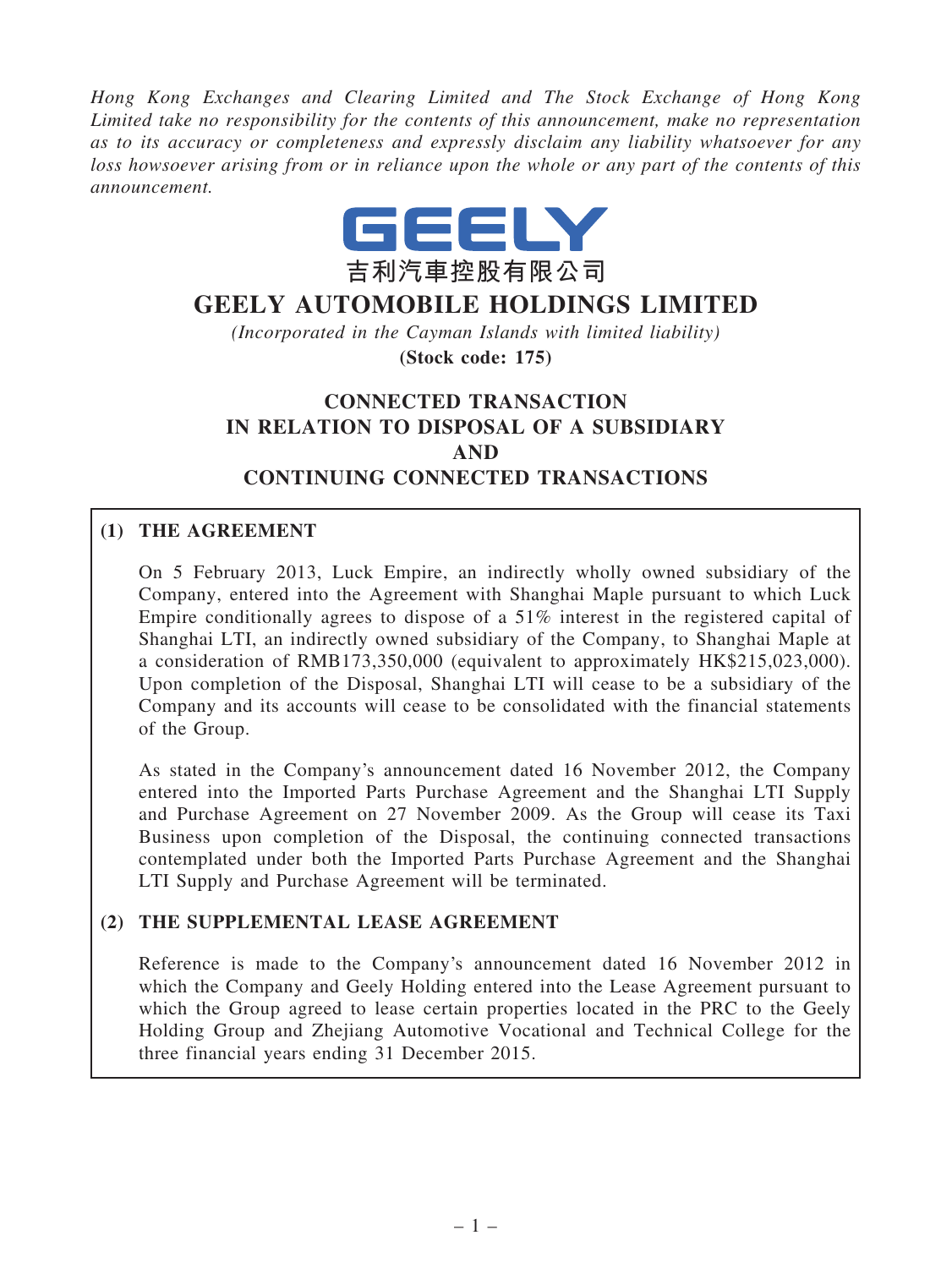Upon completion of the Disposal, Shanghai Maple will be interested in 52% of the registered capital of Shanghai LTI. As such, Shanghai LTI will become a connected person of the Company upon completion of the Disposal for the purpose of the Listing Rules by virtue of the fact that Shanghai LTI will become an associate of Mr. Li, an executive Director and a substantial Shareholder holding approximately 45.40% interest in the issued share capital of the Company as at the date of this announcement.

As the Group has existing lease arrangements with Shanghai LTI, on 5 February 2013, the Company entered into the Supplemental Lease Agreement to the Lease Agreement dated 16 November 2012 with Geely Holding and Zhejiang Automotive Vocational and Technical College pursuant to which the Group agreed to lease the Properties to the Geely Holding Group (including Shanghai LTI upon completion of Disposal) and Zhejiang Automotive Vocational and Technical College. Pursuant to the Supplemental Lease Agreement, the Company proposes to increase annual caps for the three years ending 31 December 2015 for the continuing connected transactions contemplated under the Lease Agreement.

## LISTING RULES IMPLICATIONS

Each of Shanghai Maple, Geely Holding and Zhejiang Automotive Vocational and Technical College is and Shanghai LTI (being a member of Geely Holding Group upon completion of the Disposal) will be a connected person of the Company for the purpose of the Listing Rules by virtue of the fact that each of them is an associate of Mr. Li, an executive Director and a substantial Shareholder holding approximately 45.40% interest in the issued share capital of the Company as at the date of this announcement.

Accordingly, the Agreement constitutes a connected transaction for the Company and the Supplemental Lease Agreement between the Company, Geely Holding and Zhejiang Automotive Vocational and Technical College will constitute continuing connected transactions for the Company under Chapter 14A of the Listing Rules.

As the applicable percentage ratios for the Agreement are less than 5%, the Disposal is only subject to the reporting and announcement requirements, but is exempt from Independent Shareholders' approval requirement under Chapter 14A of the Listing Rules.

The applicable percentage ratios of the revised annual caps for the three years ending 31 December 2015 under the Supplemental Lease Agreement are less than 5% on an annual basis, the continuing connected transactions contemplated under the Supplemental Lease Agreement are subject to the reporting, annual review and announcement requirements, but are exempt from Independent Shareholders' approval requirements under Chapter 14A of the Listing Rules.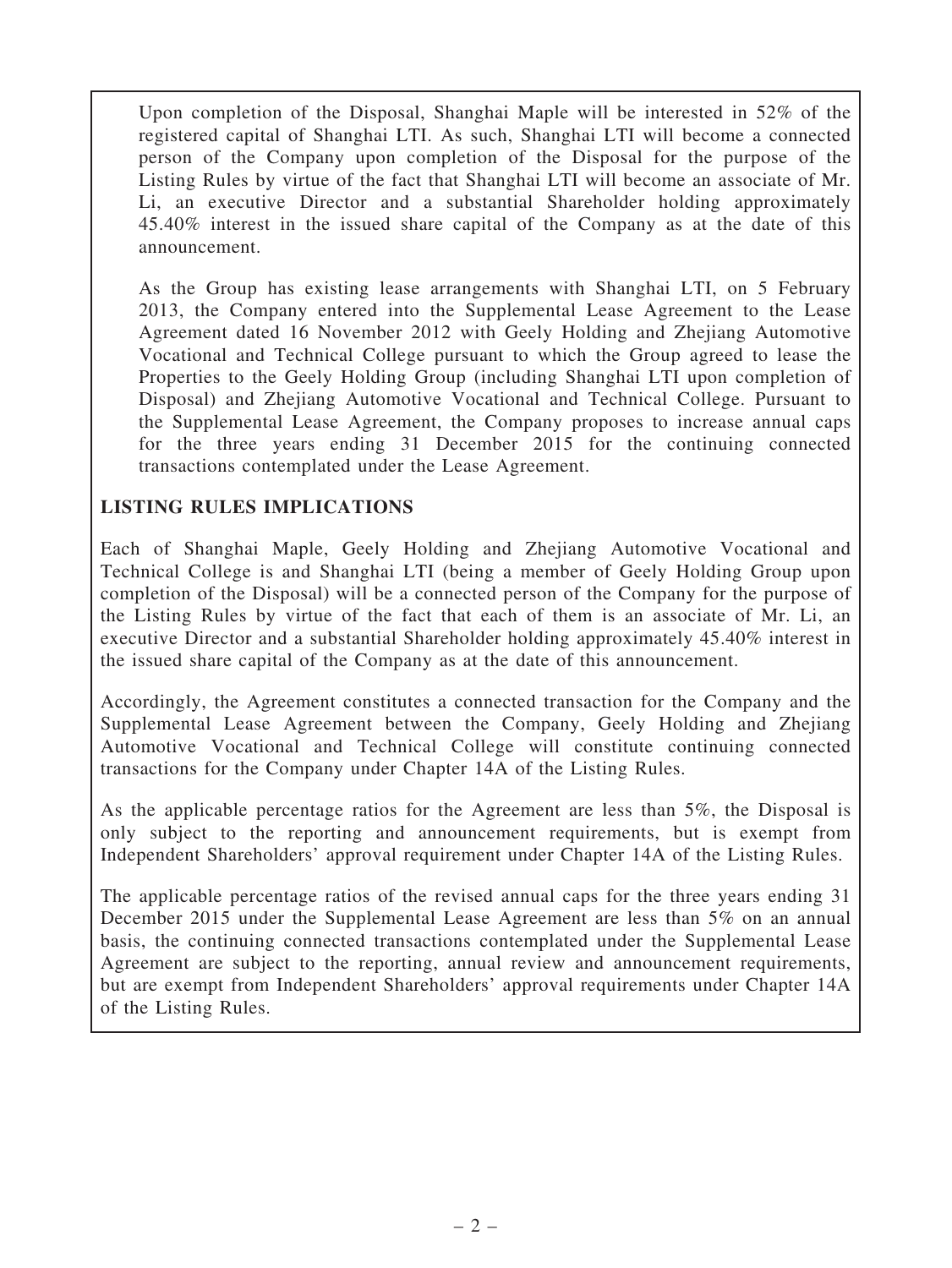## (1) THE AGREEMENT

The principal terms of the Agreement are set out below:

| Date:                  | 5 February 2013                                                                                                                                                                                                                                                                                                                                                                                                                                                                                                                  |
|------------------------|----------------------------------------------------------------------------------------------------------------------------------------------------------------------------------------------------------------------------------------------------------------------------------------------------------------------------------------------------------------------------------------------------------------------------------------------------------------------------------------------------------------------------------|
| <b>Parties:</b>        | Luck Empire (as the vendor); and<br>Shanghai Maple (as the purchaser)                                                                                                                                                                                                                                                                                                                                                                                                                                                            |
|                        | Shanghai Maple is a connected person of the Company<br>for the purpose of the Listing Rules by virtue of the<br>fact that Shanghai Maple is an associate of Mr. Li, an<br>executive Director and a substantial Shareholder<br>holding approximately 45.40% interest in the issued<br>share capital of the Company as at the date of this<br>announcement.                                                                                                                                                                        |
| <b>Subject matter:</b> | Luck Empire conditionally agrees to dispose of a 51%<br>interest in the registered capital of Shanghai LTI to<br>Shanghai Maple.                                                                                                                                                                                                                                                                                                                                                                                                 |
|                        | Upon completion of the Disposal, the Company will not<br>have any interest in the registered capital of Shanghai<br>LTI, and Shanghai LTI will cease to be a subsidiary of<br>the Company and its accounts will cease to be<br>consolidated with the financial statements of the Group.                                                                                                                                                                                                                                          |
| <b>Consideration:</b>  | Shanghai Maple conditionally agrees to acquire the<br>51% interest in the registered capital of Shanghai LTI<br>consideration<br>Empire<br>at<br>a<br>from<br>Luck<br>of<br>RMB173,350,000 (equivalent<br>approximately<br>to<br>HK\$215,023,000), which was determined after arms'<br>length negotiations between Luck Empire and Shanghai<br>Maple and is based on the unaudited net asset value of<br>Shanghai LTI of approximately RMB339,901,000<br>(equivalent to approximately HK\$421,614,000) as at 31<br>December 2012 |
|                        | Pursuant to the terms of the Agreement, 30% of the<br>consideration, being RMB52,005,000 (equivalent to<br>approximately HK\$64,507,000), will be payable by<br>Shanghai Maple to Luck Empire within one month<br>from the signing of the Agreement. The remaining 70%<br>the<br>consideration, being<br>RMB121,345,000<br>of<br>(equivalent to approximately HK\$150,516,000), will be<br>by<br>Shanghai Maple to Luck<br>payable<br>Empire<br>immediately upon completion of the Disposal.                                     |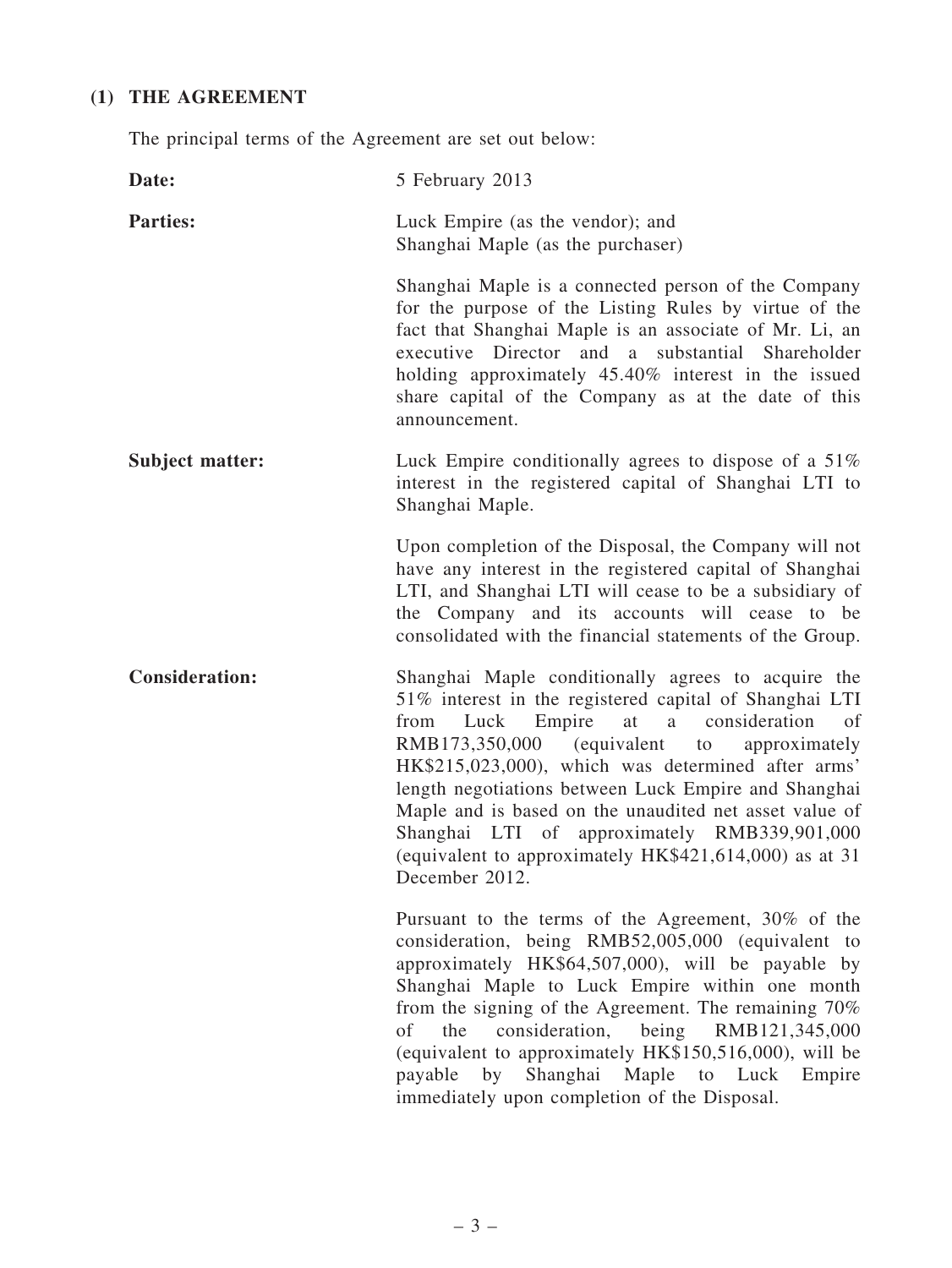| <b>Conditions precedent:</b> | Completion of the Agreement is conditional upon the |
|------------------------------|-----------------------------------------------------|
|                              | fulfillment of the following conditions precedent:  |

- (i) any relevant interested third parties, including any relevant departments of the PRC government, having irrevocably and unconditionally approved the transactions contemplated under the Agreement and any required filings;
- (ii) the relevant departments of the foreign-invested enterprise administration having irrevocably and unconditionally approved the registration of the change in Shanghai LTI's shareholding structure;
- (iii) Shanghai LTI having been issued a new foreign investment certificate and business license; and
- (iv) the representations and warranties provided in relation to the Disposal remaining true and accurate in all material aspects at completion.
- Completion: Completion of the Agreement will take place on the third Business Day following the date on which the above conditions are fulfilled (or such other date as the parties to the Agreement may agree).

If the above conditions are not satisfied or waived by 28 February 2013 (or such later date as the parties may agree in writing), the Agreement will terminate and none of the parties to the Agreement will have any claim or liability thereunder to the other party to the Agreement.

#### FINANCIAL EFFECTS OF THE DISPOSAL

The unaudited net assets of Shanghai LTI as at 31 December 2012 prepared in accordance with the generally accepted accounting principles in the PRC ("PRC GAAPs") were approximately RMB339,901,000 (equivalent to approximately HK\$421,614,000). The audited net assets of Shanghai LTI as at 31 December 2011 prepared in accordance with PRC GAAPs were approximately RMB355,222,000 (equivalent to approximately HK\$440,617,000).

The unaudited net loss before and after tax and extraordinary items attributable to Shanghai LTI for the year ended 31 December 2012 prepared in accordance with PRC GAAPs were approximately RMB15,320,000 (equivalent to approximately HK\$19,003,000). The audited net loss before and after tax and extraordinary items for the year ended 31 December 2011 prepared in accordance with PRC GAAPs were approximately RMB20,845,000 (equivalent to approximately HK\$25,856,000).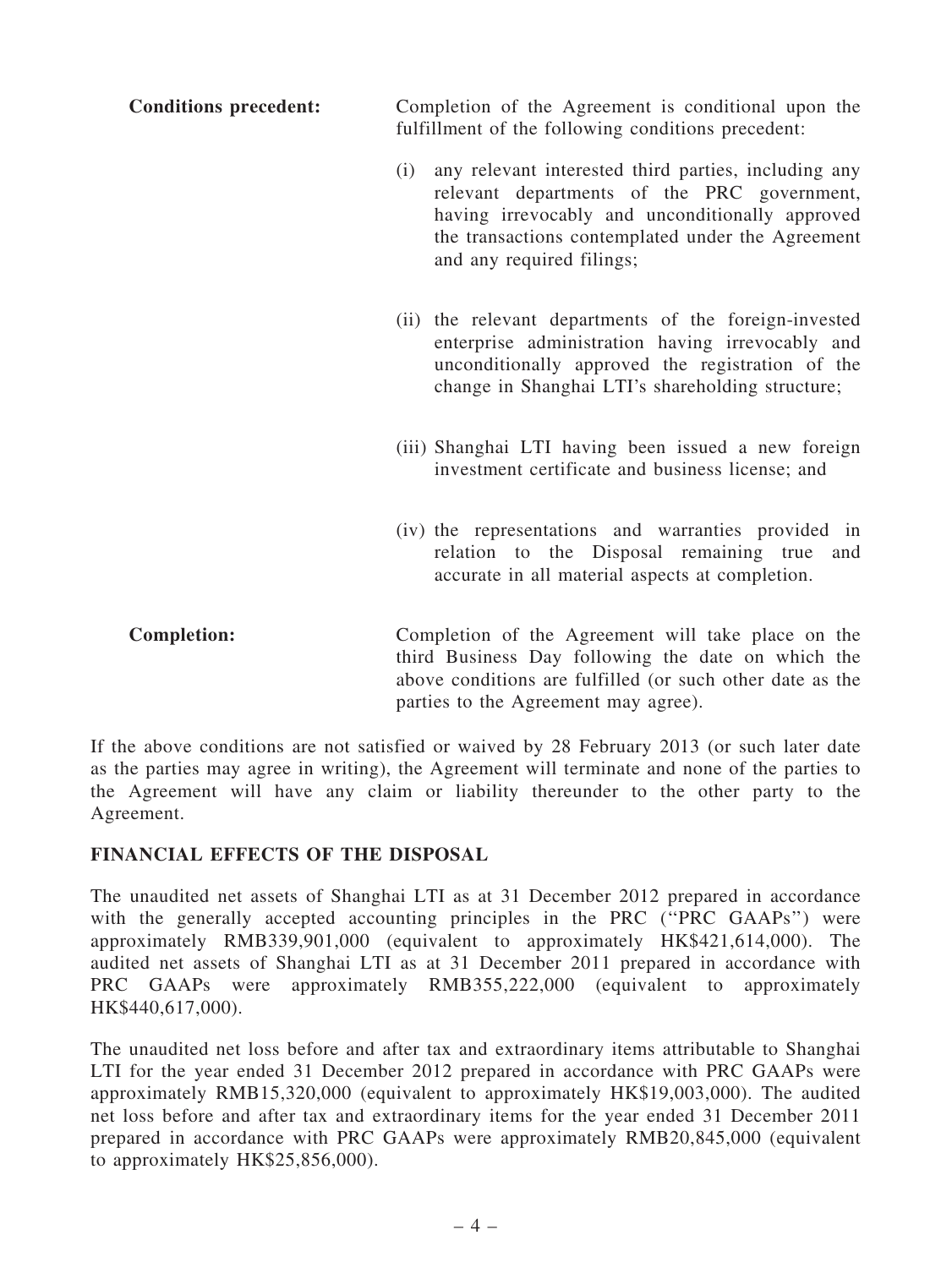Subject to final audit, the Disposal is not expected to result in any gain or loss before tax (if any) to the Group, as the consideration for the Disposal was determined based on the disposal interest of 51% times the unaudited net asset value of Shanghai LTI of RMB339,901,000 (equivalent to approximately HK\$421,614,000) as at 31 December 2012. It is currently intended that the proceeds from the Disposal will be used as working capital of the Group.

As stated in the Company's announcement dated 16 November 2012, the Company entered into the Imported Parts Purchase Agreement and the Shanghai LTI Supply and Purchase Agreement on 27 November 2009. As the Group will cease its operation in the Taxi Business upon completion of the Disposal, the continuing connected transactions contemplated under both the Imported Parts Purchase Agreement and the Shanghai LTI Supply and Purchase Agreement will be terminated.

#### REASONS AND BENEFITS FOR THE DISPOSAL

The Group is principally engaged in the research and development, manufacturing and trading of automobiles, automobile parts and related automobile components, and investment holding.

Shanghai LTI, an indirectly 51%-owned subsidiary of the Company, is a company principally engaged in the research, development, production, and sales of automobiles, including taxis, and related automobile components in the PRC.

In view of Shanghai LTI consecutively recording operating losses since its date of incorporation and the Group would like to focus on its core business of manufacturing sedans as opposed to the Taxi Business which the Board is of the view that it may not be able to generate lucrative returns to the Shareholders in the short-run, the Board considers that the Disposal would enable the Group to shift its focus back to its core business and realize cash of RMB173,350,000 (equivalent to approximately HK\$215,023,000) before taxes (if any) and expenses from the disposal of an under-performing subsidiary.

Moreover, Geely Holding recently reached an agreement with the administrator of Manganese Bronze to acquire certain assets of Manganese Bronze. Accordingly, Geely Holding will hold assets in the taxi manufacturing segment. In this connection, the Disposal could avoid competition from Geely Holding.

The Directors (including the independent non-executive Directors) consider that the terms and conditions of the Agreement, which have been negotiated on an arm's length basis and on normal commercial terms, are fair and reasonable and in the interests of the Company and its Shareholders as a whole.

Mr. Li is considered to have a material interest in the Disposal by virtue of his interest in Shanghai Maple and he has abstained from voting on the Board resolution for approving the Agreement.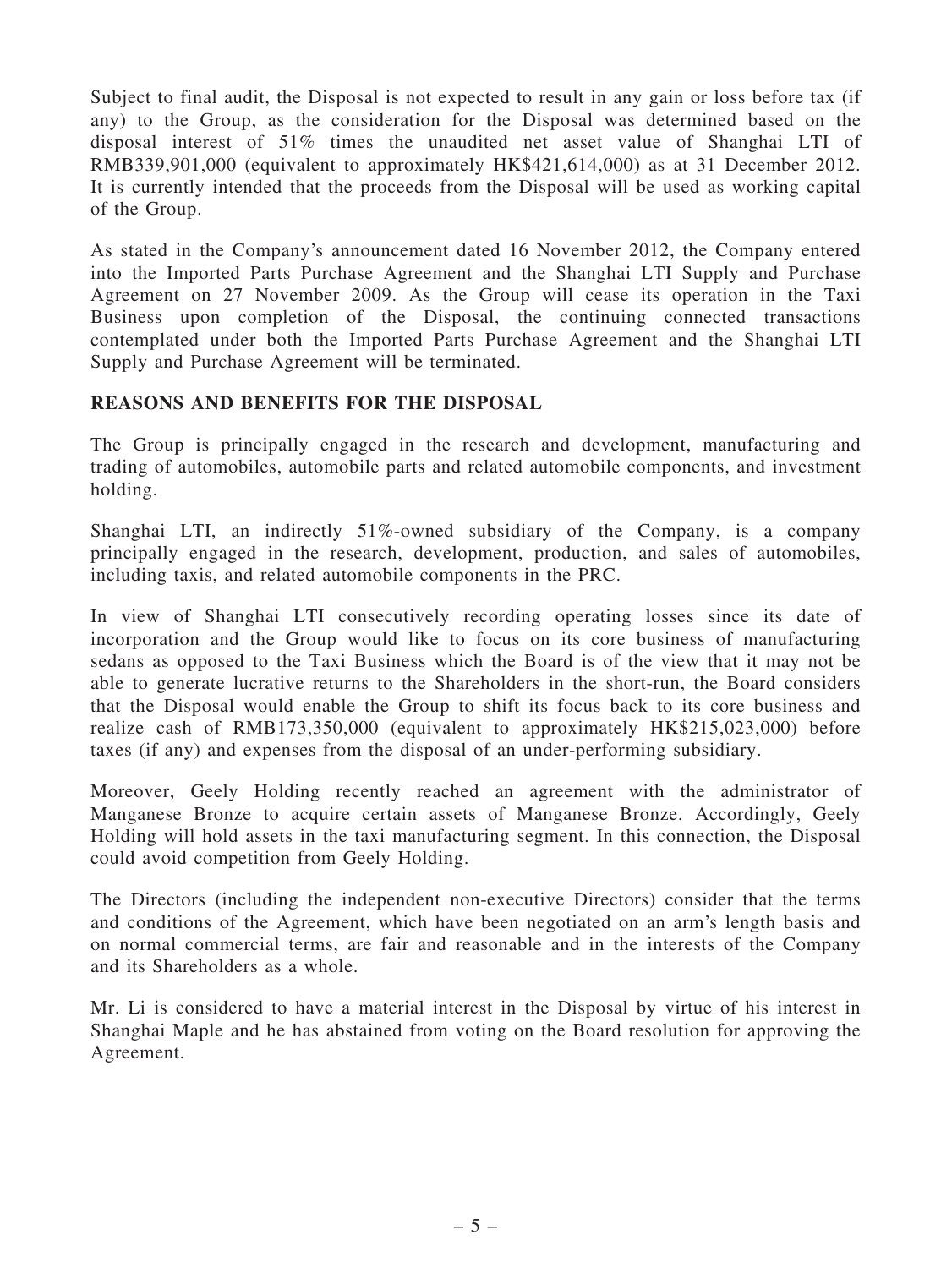#### (2) THE SUPPLEMENTAL LEASE AGREEMENT

Reference is made to the Company's announcement dated 16 November 2012 in which the Company and Geely Holding entered into the Lease Agreement pursuant to which the Group agreed to lease certain properties located in the PRC to the Geely Holding Group and Zhejiang Automotive Vocational and Technical College for the three financial years ending 31 December 2015.

On 5 February 2013, the Company entered into the Supplemental Lease Agreement to the Lease Agreement dated 16 November 2012 with Geely Holding and Zhejiang Automotive Vocational and Technical College pursuant to which the Group agreed to lease the Properties to the Geely Holding Group (including Shanghai LTI upon completion of Disposal) and Zhejiang Automotive Vocational and Technical College. The principal terms of the Supplemental Lease Agreement are set out below:

| Date:                  | 5 February 2013                                                                                                                                                                                                                                                                                                                                                                                                                                                                                          |
|------------------------|----------------------------------------------------------------------------------------------------------------------------------------------------------------------------------------------------------------------------------------------------------------------------------------------------------------------------------------------------------------------------------------------------------------------------------------------------------------------------------------------------------|
| <b>Parties:</b>        | The Company;<br>Geely Holding; and<br>Zhejiang Automotive Vocational and Technical College                                                                                                                                                                                                                                                                                                                                                                                                               |
|                        | Upon completion of the Disposal, Shanghai Maple will<br>be interested in 52% of the registered capital of<br>Shanghai LTI and Shanghai LTI will become a<br>connected person of the Company for the purpose of<br>the Listing Rules by virtue of the fact that Shanghai<br>LTI will become an associate of Mr. Li, an executive<br>Director and a substantial Shareholder holding<br>approximately 45.40% interest in the issued share<br>capital of the Company as at the date of this<br>announcement. |
| <b>Subject matter:</b> | Pursuant to the Supplemental Lease Agreement, the<br>Company will increase the annual caps for the three<br>years ending 31 December 2015 for the lease and add a<br>new property to the list of properties under the Lease<br>Agreement.                                                                                                                                                                                                                                                                |
| <b>Pricing basis:</b>  | The rent payable under the Lease Agreement was<br>determined with reference to the prevailing market rate.                                                                                                                                                                                                                                                                                                                                                                                               |
| Term:                  | For the three years ending 31 December 2015.                                                                                                                                                                                                                                                                                                                                                                                                                                                             |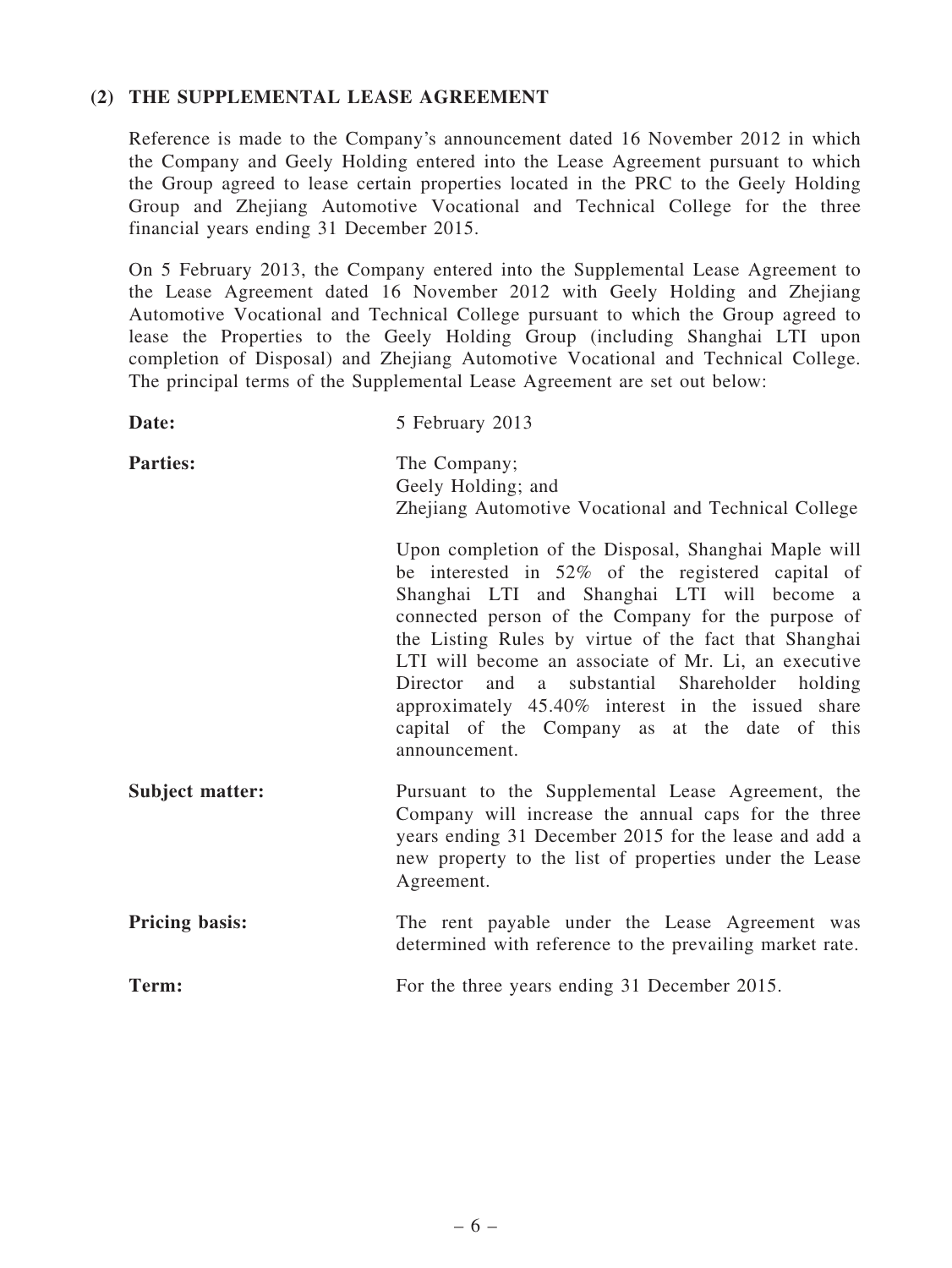Save for the increase in the annual caps for the three years ending 31 December 2015 and the addition of a new property to the list of properties under the Lease Agreement, the other terms of the Lease Agreement remain unchanged.

#### Historical transaction amounts and proposed annual caps

The Company and Geely Holding entered into the Lease Agreement on 16 November 2012 pursuant to which the Company agreed to lease certain properties located in the PRC to the Geely Holding Group and Zhejiang Automotive Vocational and Technical College for the three financial years ending 31 December 2015.

Upon completion of the Disposal, Shanghai Maple will be interested in 52% of the registered capital of Shanghai LTI, and Shanghai LTI will become a connected person of the Company for the purpose of the Listing Rules by virtue of the fact that Shanghai LTI will become an associate of Mr. Li, an executive Director and a substantial Shareholder holding approximately 45.40% interest in the issued share capital of the Company as at the date of this announcement.

As the Group has existing lease arrangements with Shanghai LTI, on 5 February 2013, the Company entered into the Supplemental Lease Agreement to the Lease Agreement dated 16 November 2012 with Geely Holding and Zhejiang Automotive Vocational and Technical College pursuant to which the Group agreed to lease the Properties to the Geely Holding Group (including Shanghai LTI upon completion of Disposal) and Zhejiang Automotive Vocational and Technical College.

Pursuant to the Listing Rules, the table below sets out the historical transaction amounts for the year ended 31 December 2011 and the nine months ended 30 September 2012, and the original and revised annual caps for the rent payable by the Geely Holding Group (including Shanghai LTI upon completion of the Disposal) and Zhejiang Automotive Vocational and Technical College to the Group for the three years ending 31 December 2015:

|                                                                                                           | <b>Historical</b><br>transaction<br>amount for<br>the year<br>ended<br>31 December | <b>Historical</b><br>transaction<br>amount for<br>the nine<br>months ended<br>30 September |      | <b>Estimated Annual caps</b><br>for the year ending 31 December |       |
|-----------------------------------------------------------------------------------------------------------|------------------------------------------------------------------------------------|--------------------------------------------------------------------------------------------|------|-----------------------------------------------------------------|-------|
|                                                                                                           | 2011                                                                               | 2012                                                                                       | 2013 | 2014                                                            | 2015  |
|                                                                                                           | (Audited)<br>'000                                                                  | (Unaudited)<br>000'                                                                        | '000 | '000                                                            | '000' |
| Rent payable by the Geely<br>Holding Group and Zhejiang<br>Automotive Vocational and<br>Technical College | RMB9,215<br>(equivalent to<br>approximately<br>HK\$11,430)                         | RMB7,393<br>(equivalent to<br>approximately<br>HK\$9,170)                                  | N/A  | N/A                                                             | N/A   |
| Approved annual cap amount<br>for the two financial years<br>ended 31 December 2012                       | RMB10,194<br>equivalent to<br>approximately<br>HK\$12,645)                         | RMB10,194<br>(equivalent to<br>approximately<br>HK\$12,645)                                | N/A  | N/A                                                             | N/A   |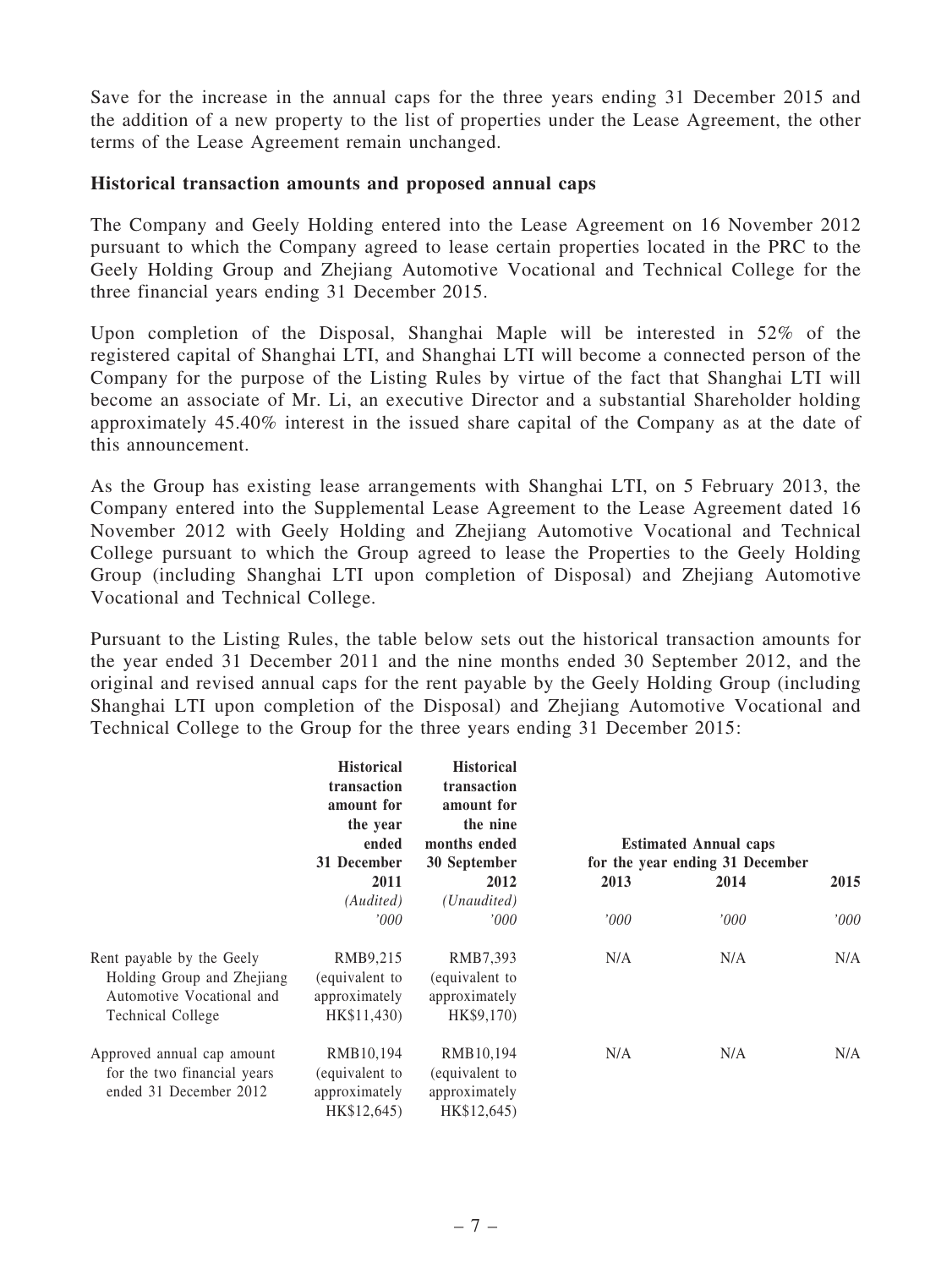|                                                                                                                                               | <b>Historical</b><br>transaction<br>amount for<br>the year<br>ended<br>31 December | <b>Historical</b><br>transaction<br>amount for<br>the nine<br>months ended<br>30 September |                                                             | <b>Estimated Annual caps</b><br>for the year ending 31 December |                                                             |
|-----------------------------------------------------------------------------------------------------------------------------------------------|------------------------------------------------------------------------------------|--------------------------------------------------------------------------------------------|-------------------------------------------------------------|-----------------------------------------------------------------|-------------------------------------------------------------|
|                                                                                                                                               | 2011                                                                               | 2012                                                                                       | 2013                                                        | 2014                                                            | 2015                                                        |
|                                                                                                                                               | (Audited)<br>'000                                                                  | (Unaudited)<br>'000                                                                        | '000                                                        | '000                                                            | '000'                                                       |
| Original annual cap amount for<br>the three financial years<br>ending 31 December 2015<br>as set out in the Lease<br>Agreement                | N/A                                                                                | N/A                                                                                        | RMB8,742<br>(equivalent to<br>approximately<br>HK\$10,844)  | RMB8,127<br>(equivalent to<br>approximately<br>HK\$10,081)      | RMB8,127<br>(equivalent to<br>approximately<br>HK\$10,081)  |
| Revised annual cap amount for<br>the three financial years<br>ending 31 December 2015<br>as set out in the<br>Supplemental Lease<br>Agreement | N/A                                                                                | N/A                                                                                        | RMB13,328<br>(equivalent to<br>approximately<br>HK\$16,532) | RMB12,713<br>(equivalent to<br>approximately<br>HK\$15,769)     | RMB12,713<br>(equivalent to<br>approximately<br>HK\$15,769) |

The above revised annual caps for the rent payable by the Geely Holding Group (including Shanghai LTI upon completion of the Disposal) and Zhejiang Automotive Vocational and Technical College to the Group have been determined by the parties with reference to the rental charge for adjacent lands and buildings in the local property market and the imported molding equipment situated in the Group's premises for certain process manufacturing services. The Directors (including the independent non-executive Directors) are of the view that the terms of the Supplemental Lease Agreement, including the revised annual caps, are fair and reasonable and are in the interest of the Company and the Shareholders as a whole.

#### REASONS AND BENEFITS FOR ENTERING INTO THE SUPPLEMENTAL LEASE AGREEMENT

The Directors (including the independent non-executive Directors) consider that the continuing connected transactions contemplated under the Supplemental Lease Agreement are beneficial to the Group as it can provide an additional source of stable recurring income from the surplus lands and buildings of the Group.

Mr. Li is considered to have a material interest in the continuing connected transactions contemplated under the Supplemental Lease Agreement by virtue of the fact that each of Geely Holding and Zhejiang Automotive Vocational and Technical College is an associate of Mr. Li, an executive Director and a substantial Shareholder. Mr. Li has abstained from voting on the Board resolution for approving the revised annual caps contemplated under the Supplemental Lease Agreement.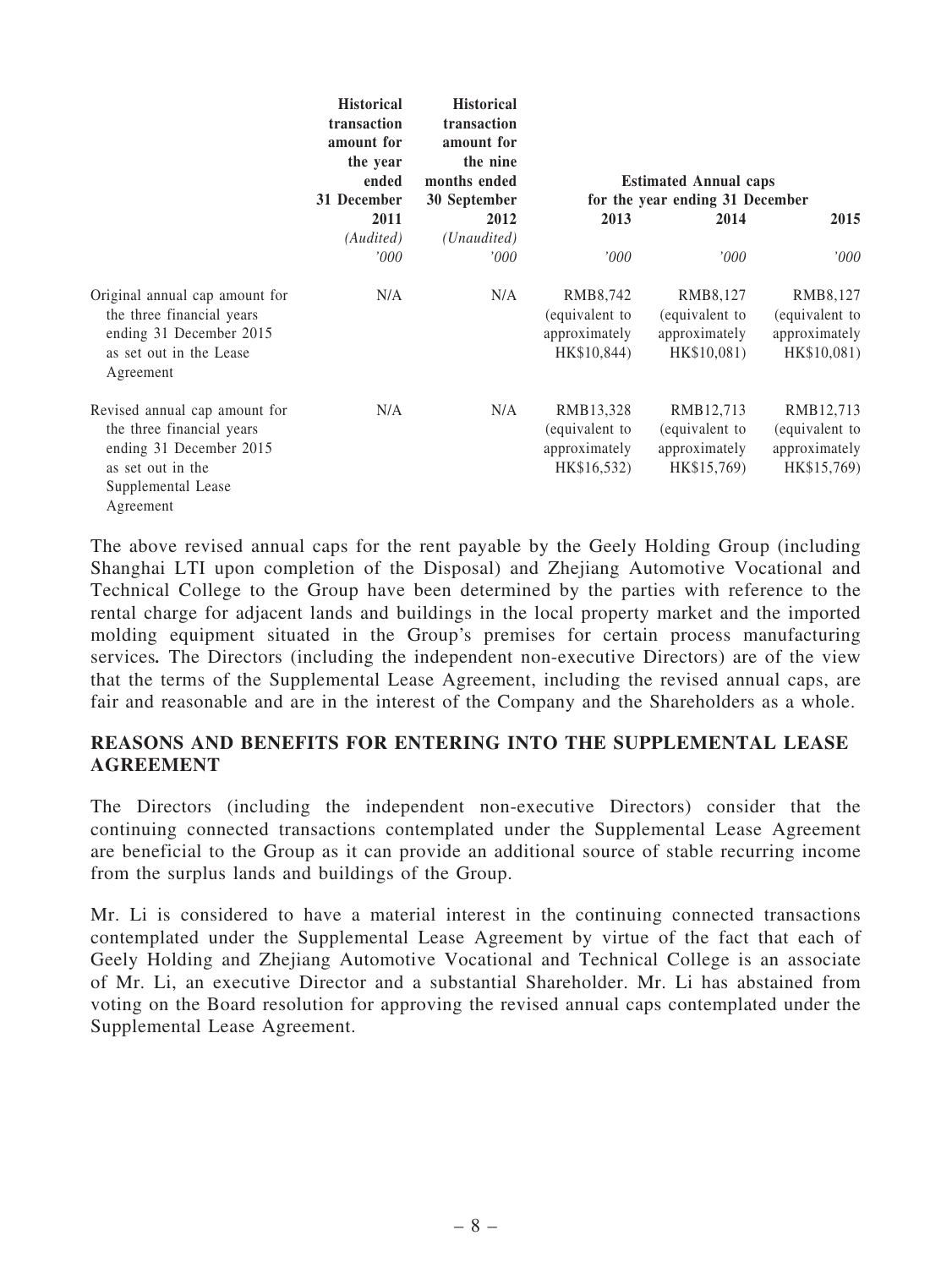### INFORMATION ON THE PARTIES

The Group is principally engaged in the research and development, manufacturing and trading of automobiles, automobile parts and related automobile components, and investment holding.

Geely Holding and its subsidiaries are principally engaged in the sales of automobiles and related parts and components wholesale and retail businesses.

Luck Empire is principally engaged in investment holding.

Shanghai Maple is principally engaged in manufacturing and sales of automobiles and related components, and manufacturing of air-conditioning related parts.

Shanghai LTI is a limited liability company incorporated in the PRC in March 2007 and indirectly owned as to 51% by the Company as at the date of this announcement. Shanghai LTI is principally engaged in the research, development, production, and sales of automobiles, including taxis, and related automobile components in the PRC.

Zhejiang Automotive Vocational and Technical College is principally engaged in the provision of education-related services.

## LISTING RULES IMPLICATIONS

Each of Shanghai Maple, Geely Holding Group and Zhejiang Automotive Vocational and Technical College is an associate of Mr. Li and is a connected person of the Company. Shanghai LTI will become a member of Geely Holding Group upon completion of the Disposal and will become a connected person of the Company for the purpose of the Listing Rules.

Accordingly, the Agreement constitutes a connected transaction for the Company and the Supplemental Lease Agreement between the Company, Geely Holding and Zhejiang Automotive Vocational and Technical College will constitute continuing connected transactions for the Company under Chapter 14A of the Listing Rules.

As the applicable percentage ratios for the Agreement are less than 5%, the Disposal is only subject to the reporting and announcement requirements, but is exempt from Independent Shareholders' approval requirement under Chapter 14A of the Listing Rules.

The applicable percentage ratios of the revised annual caps for the three years ending 31 December 2015 under the Supplemental Lease Agreement are less than 5% on an annual basis, the continuing connected transactions contemplated under the Supplemental Lease Agreement are subject to the reporting, annual review and announcement requirements, but are exempt from Independent Shareholders' approval requirements under Chapter 14A of the Listing Rules.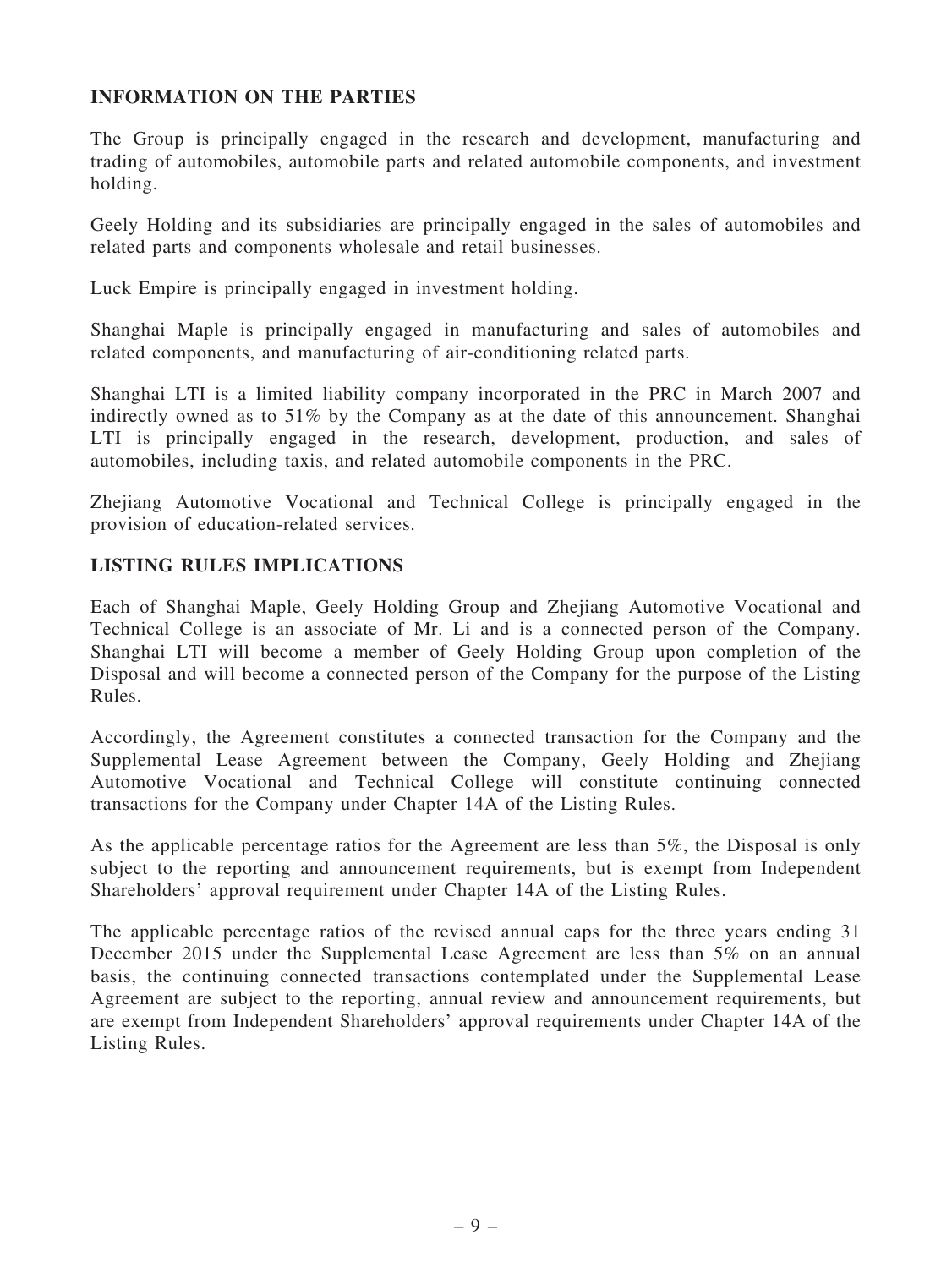## DEFINITIONS

In this announcement, the following expressions have the meanings set out below unless the context requires otherwise:

| "Agreement"                            | the agreement dated 5 February 2013 between Luck Empire<br>and Shanghai Maple in relation to the transfer by Luck<br>Empire of a $51\%$ interest in the registered capital of<br>Shanghai LTI to Shanghai Maple at a consideration of<br>RMB173,350,000<br>(equivalent to<br>approximately<br>HK\$215,023,000)      |
|----------------------------------------|---------------------------------------------------------------------------------------------------------------------------------------------------------------------------------------------------------------------------------------------------------------------------------------------------------------------|
| "associates"                           | has the meaning ascribed to it in the Listing Rules                                                                                                                                                                                                                                                                 |
| "Board"                                | the board of Directors                                                                                                                                                                                                                                                                                              |
| "Business Day"                         | a day (other than a Saturday or a Sunday) on which banks<br>in Hong Kong are generally open for normal banking<br>business                                                                                                                                                                                          |
| "Company"                              | Geely Automobile Holdings Limited, a company<br>incorporated in the Cayman Islands with limited liability<br>whose shares are listed on the main board of the Stock<br>Exchange                                                                                                                                     |
| "Director(s)"                          | the director(s) of the Company                                                                                                                                                                                                                                                                                      |
| "Disposal"                             | the disposal of 51% of the registered capital of Shanghai<br>LTI pursuant to the terms of the Agreement                                                                                                                                                                                                             |
| "Geely Holding"                        | 浙江吉利控股集團有限公司 (Zhejiang Geely<br>Holding<br>Group Company Limited), a private limited liability<br>company incorporated in Zhejiang Province, the PRC, and<br>is owned as to 90% by Mr. Li and as to 10% by Mr. Li<br>Xing Xing, the son of Mr. Li, respectively                                                     |
| "Geely Holding Group"                  | Geely Holding and its subsidiaries                                                                                                                                                                                                                                                                                  |
| "Group"                                | the Company and its subsidiaries                                                                                                                                                                                                                                                                                    |
| "HK\$"                                 | Hong Kong dollars, the lawful currency of Hong Kong                                                                                                                                                                                                                                                                 |
| "Hong Kong"                            | the Hong Kong Special Administrative Region of the PRC                                                                                                                                                                                                                                                              |
| "Imported Parts Purchase<br>Agreement" | the agreement dated 27 November 2009 between Shanghai<br>Maple Auto Sales and Shanghai Maple as referred to under<br>the subsection headed "(I) Imported Parts Purchase<br>Agreement" of the section headed "Exempted Continuing<br>Connected Transactions" of the Company's announcement<br>dated 16 November 2012 |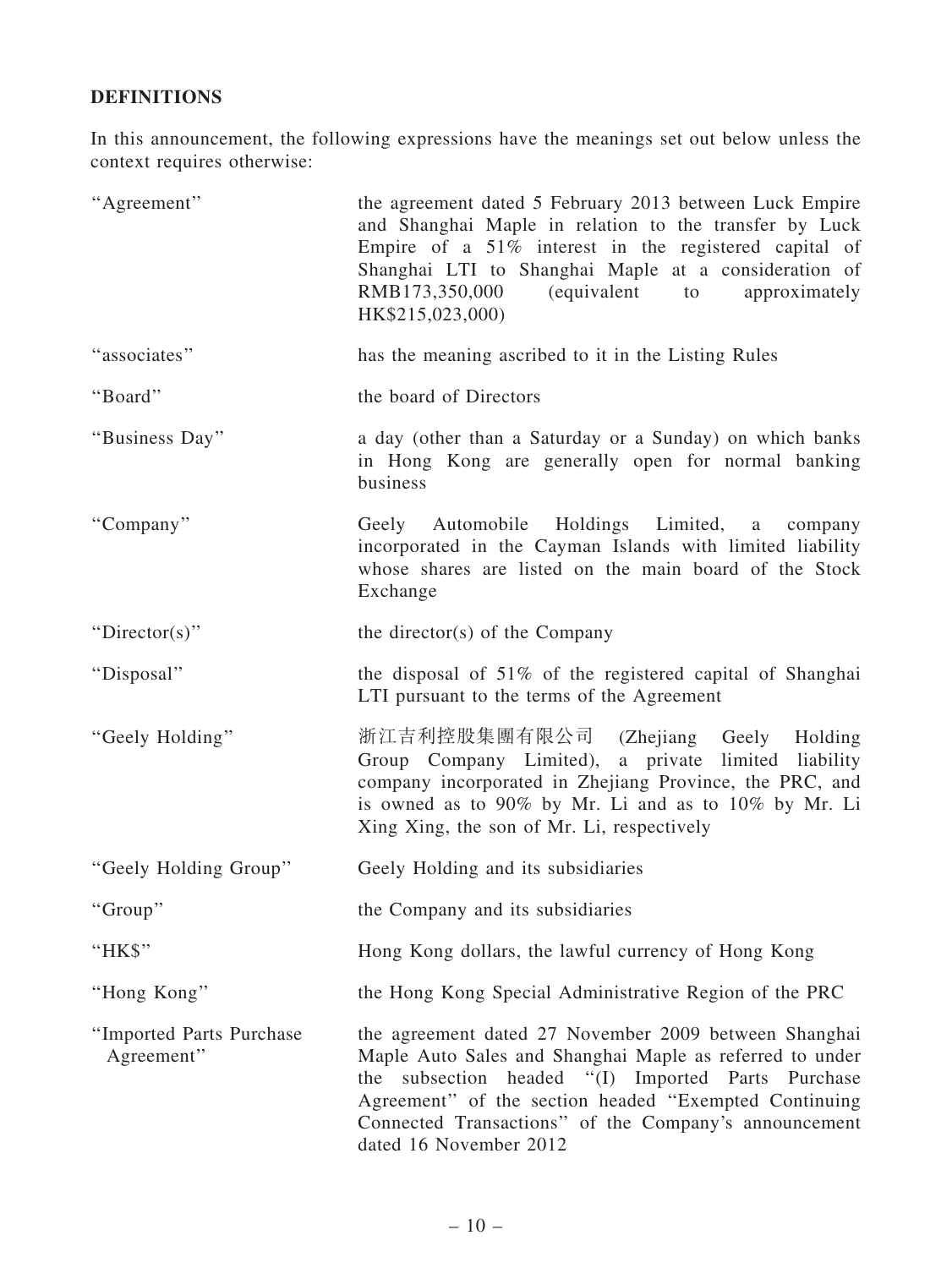| "Independent Shareholders" | Shareholder(s) other than Mr. Li and his associates                                                                                                                                                                                                                                                                                                                                                                                                                                                                                                                                                                                                                                                                                                                                                                                                                                                                                                                                                                                                                                                                                                                                                                                   |
|----------------------------|---------------------------------------------------------------------------------------------------------------------------------------------------------------------------------------------------------------------------------------------------------------------------------------------------------------------------------------------------------------------------------------------------------------------------------------------------------------------------------------------------------------------------------------------------------------------------------------------------------------------------------------------------------------------------------------------------------------------------------------------------------------------------------------------------------------------------------------------------------------------------------------------------------------------------------------------------------------------------------------------------------------------------------------------------------------------------------------------------------------------------------------------------------------------------------------------------------------------------------------|
| "Lease Agreement"          | the agreement dated 16 November 2012 between the<br>Company, Geely Holding and Zhejiang Automotive<br>Vocational and Technical College as referred to under the<br>subsection headed "(III) Lease Agreement" of the section<br>headed "Exempted Continuing Connected Transactions" of<br>the Company's announcement dated 16 November 2012                                                                                                                                                                                                                                                                                                                                                                                                                                                                                                                                                                                                                                                                                                                                                                                                                                                                                            |
| "Listing Rules"            | the Rules Governing the Listing of Securities on the Stock<br>Exchange                                                                                                                                                                                                                                                                                                                                                                                                                                                                                                                                                                                                                                                                                                                                                                                                                                                                                                                                                                                                                                                                                                                                                                |
| "Luck Empire"              | Luck Empire Investment Limited, a limited liability<br>company incorporated in Hong Kong and indirectly wholly<br>owned by the Company                                                                                                                                                                                                                                                                                                                                                                                                                                                                                                                                                                                                                                                                                                                                                                                                                                                                                                                                                                                                                                                                                                |
| "Manganese Bronze"         | Manganese Bronze Holdings plc, a limited liability company<br>incorporated in the United Kingdom which is an indirectly<br>19.97% owned associate of the Company, and was put<br>under administration on 30 October 2012                                                                                                                                                                                                                                                                                                                                                                                                                                                                                                                                                                                                                                                                                                                                                                                                                                                                                                                                                                                                              |
| "Mr. Li"                   | Mr. Li Shu Fu, an executive Director and a substantial<br>shareholder holding 45.40% interest in the issued share<br>capital of the Company as at the date of this announcement                                                                                                                                                                                                                                                                                                                                                                                                                                                                                                                                                                                                                                                                                                                                                                                                                                                                                                                                                                                                                                                       |
| "PRC"                      | the People's Republic of China (for the purpose of this<br>announcement, excluding Hong Kong, the Macao Special<br>Administrative Region and Taiwan)                                                                                                                                                                                                                                                                                                                                                                                                                                                                                                                                                                                                                                                                                                                                                                                                                                                                                                                                                                                                                                                                                  |
| "Properties"               | collectively, (i) the office premises with a total area of<br>approximately 5,481.73 sq. m. located in Linhai City,<br>Zhejiang Province, the PRC; and (ii) the buildings and<br>various<br>ancillary structures<br>with a total<br>area<br>of<br>approximately 96,036 sq. m. located in Luqiao, Taizhou<br>City, Zhejiang Province, the PRC; (iii) the research building<br>and the factory premises with a total area of approximately<br>21,105 sq. m. located in Luqiao, Taizhou City, Zhejiang<br>Province, the PRC; (iv) the factory premises with a total<br>area of approximately 12,586 sq. m. located in Ningbo City,<br>Zhejiang Province, the PRC; (v) the buildings and various<br>ancillary structures with a total area of approximately<br>99,419 sq. m. located in Ningbo City, Zhejiang Province,<br>the PRC; (vi) the factory premises with a total area of<br>approximately 8,580 sq. m. located in Lanzhou City, Gansu<br>Province, the PRC; (vii) the factory premises with a total<br>area of approximately 5,760 sq. m. located in Ningbo City,<br>Zhejiang Province, the PRC; and (viii) the office and factory<br>premises with a total area of approximately 78,911 sq. m.<br>located in Shanghai, the PRC |
| "RMB"                      | Renminbi, the lawful currency of the PRC                                                                                                                                                                                                                                                                                                                                                                                                                                                                                                                                                                                                                                                                                                                                                                                                                                                                                                                                                                                                                                                                                                                                                                                              |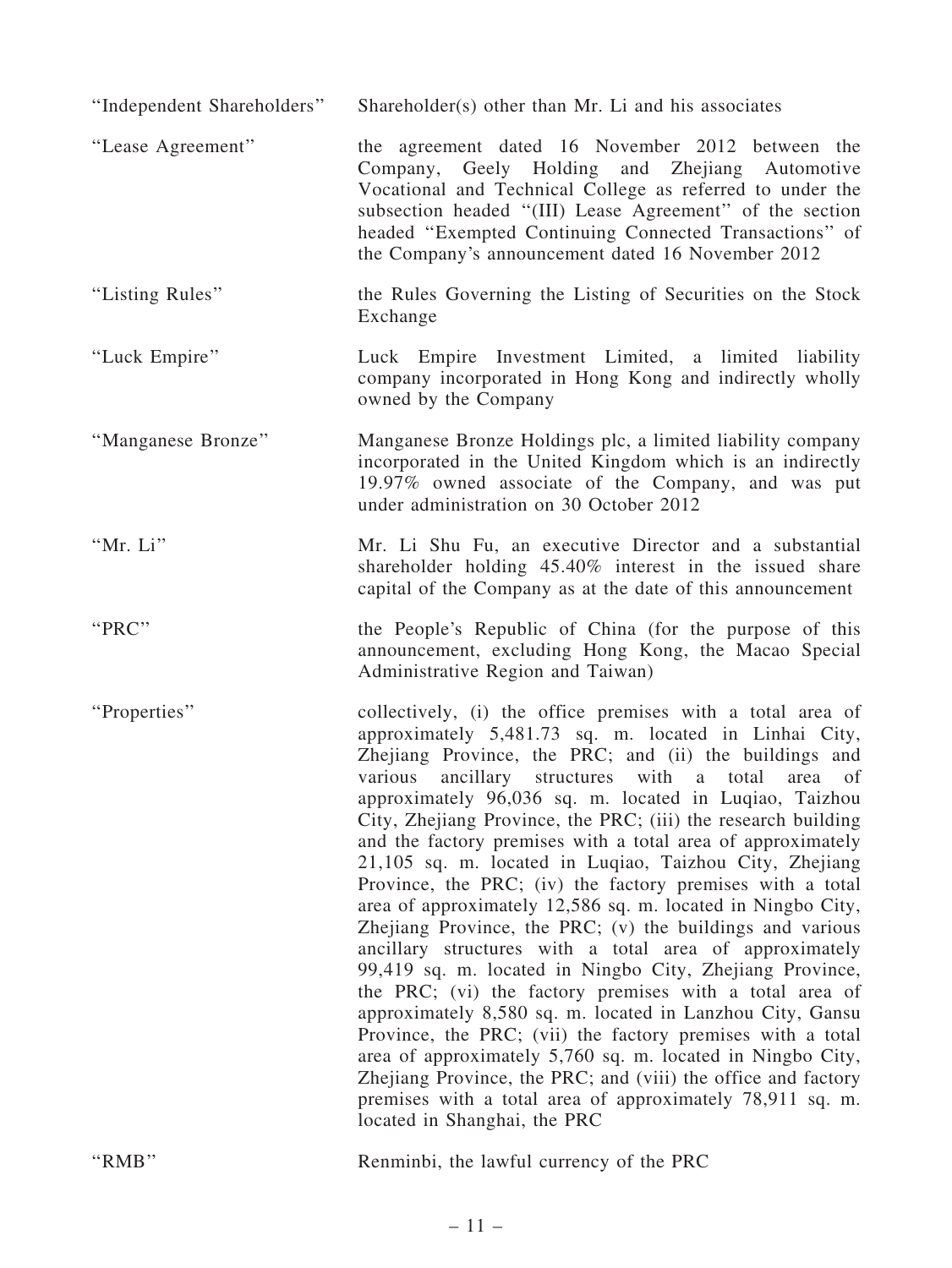| "Shareholders"                                               | holders of shares of the Company                                                                                                                                                                                                                                                                                                                                                                                                                                                                  |
|--------------------------------------------------------------|---------------------------------------------------------------------------------------------------------------------------------------------------------------------------------------------------------------------------------------------------------------------------------------------------------------------------------------------------------------------------------------------------------------------------------------------------------------------------------------------------|
| "Shanghai LTI"                                               | 上海英倫帝華汽車部件有限公司<br>(Shanghai)<br>LTI<br>Automobile Components Company Limited), a limited<br>liability company incorporated in the PRC and indirectly<br>owned as to 51% by the Company as at the date of this<br>announcement                                                                                                                                                                                                                                                                     |
| "Shanghai LTI Supply and<br>Purchase Agreement"              | the agreement dated 27 November 2009 between Shanghai<br>LTI and Shanghai Maple as referred to under the subsection<br>headed "(II) Shanghai LTI Supply<br>and Purchase<br>Agreement" of the section headed "Exempted Continuing<br>Connected Transactions" of the Company's announcement<br>dated 16 November 2012                                                                                                                                                                               |
| "Shanghai Maple"                                             | 上海華普汽車有限公司 (Shanghai Maple Automobile<br>Company Limited), a limited liability company incorporated<br>in the PRC and is owned as to 90.00% by Geely Holding<br>and as to 10.00% by 浙江華普資產管理有限公司 (Zhejiang<br>Maple Assets Management Company Limited), respectively,<br>which is in turn wholly-owned by Mr. Li and his associates.<br>It is principally engaged in the manufacturing and sales of<br>automobiles and related components, and manufacturing of<br>air-conditioning related parts |
| "Stock Exchange"                                             | The Stock Exchange of Hong Kong Limited                                                                                                                                                                                                                                                                                                                                                                                                                                                           |
| "Supplemental Lease<br>Agreement"                            | the agreement dated 5 February 2013 between the Company,<br>Geely Holding and Zhejiang Automotive Vocational and<br>Technical College as referred to under the subsection<br>headed "(2) The Supplemental Lease Agreement" above                                                                                                                                                                                                                                                                  |
| "Taxi Business"                                              | the manufacturing and distribution of London taxis                                                                                                                                                                                                                                                                                                                                                                                                                                                |
| "Zhejiang Automotive<br>Vocational and Technical<br>College" | 浙江汽車職業技術學院 (Zhejiang Automotive Vocational<br>and Technical College), a private vocational and technical<br>college established in the PRC, located at (Cao Jia Road)<br>Cheng Dong Geely Education Centre, Linhai City, Zhejiang<br>Province, the PRC (中國浙江省臨海市城東吉利教育中<br>心(曹家路)) and beneficially owned as to 100% by Mr. Li<br>and his associates                                                                                                                                              |
| "sq. $m$ ."                                                  | square meter                                                                                                                                                                                                                                                                                                                                                                                                                                                                                      |
| $``\%"$                                                      | per cent.                                                                                                                                                                                                                                                                                                                                                                                                                                                                                         |